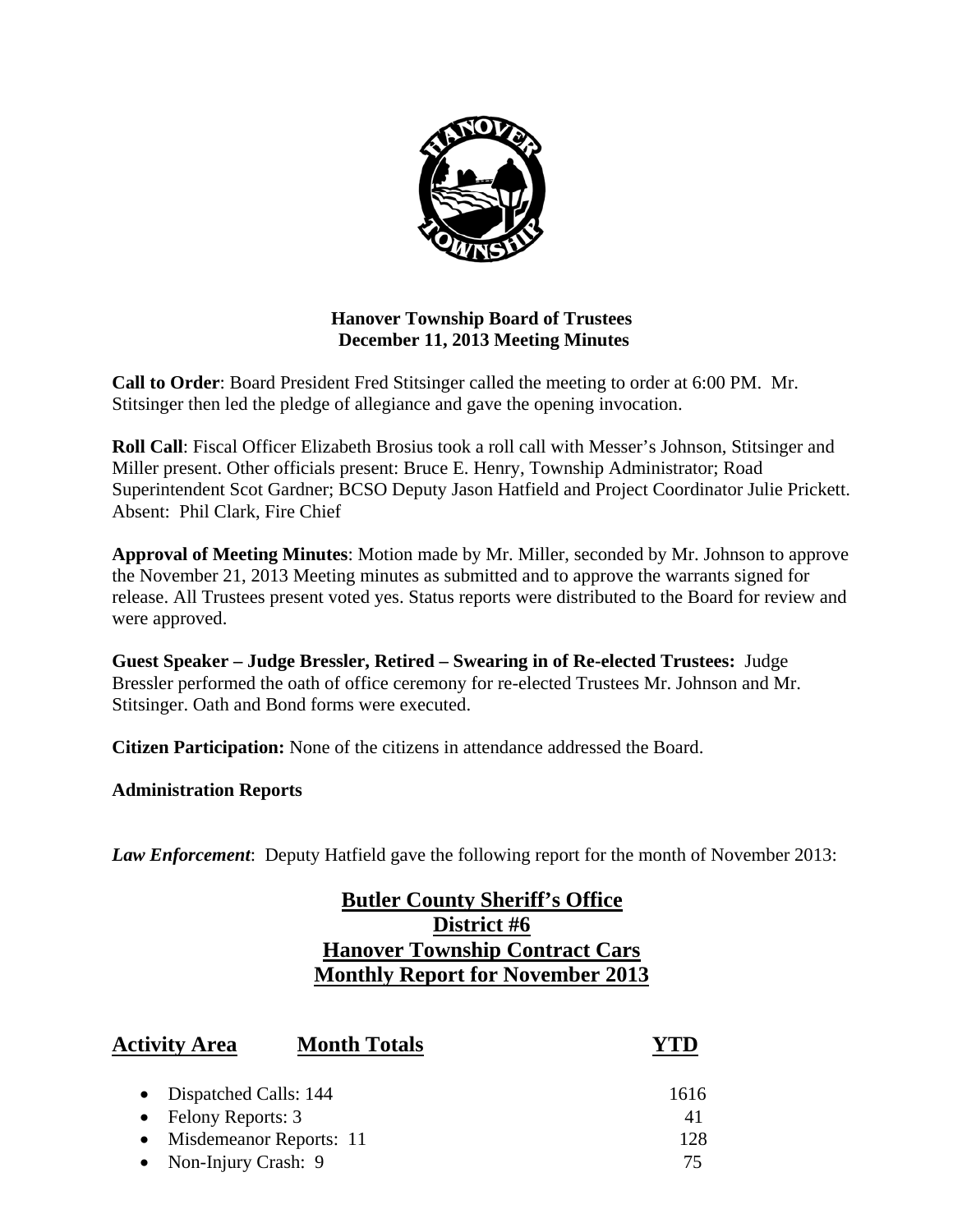| Injury Crash: 7              | 56             |
|------------------------------|----------------|
|                              | .313           |
| Assists/Back Up: 41          | 432            |
| <b>Felony Arrests: 2</b>     | 17             |
| Misdemeanor Arrests: 5       | 54             |
| <b>OMVI</b> Arrests: 4       | 36             |
|                              | .86            |
| Traffic Stops: 45            | 444            |
| <b>Moving Citations:23</b>   | 235            |
| <b>Warning Citations: 22</b> | 211            |
| FI Cards: 0                  | 0 <sup>0</sup> |
| Civil Papers Served: 0       | 06             |
| Business Alarms: 3           | 46             |
| <b>Residential Alarms: 2</b> | 111            |
| Special Details: 2           | 26             |
| COPS Times: 4,676 (Min.)     | 70,085         |
| <b>Vacation Checks: 18</b>   | 330            |
|                              |                |

Reporting: Deputy Hatfield and Deputy Lentz

Deputy Hatfield complimented the Road Department for performing a good job with the recent snow removal activities.

*Fire/EMS*: Mr. Henry gave the following report for the month of November 2013 on behalf of Chief Clark:

# **Hanover Township Fire Department Monthly Report for November 2013 (Presented in December 2013)**

Run and detail activity for the Fire and EMS operations are reflected in the following numbers:

| $\bullet$ | <b>Emergency Medical Operations/Squad Runs:</b> | 54 |
|-----------|-------------------------------------------------|----|
| $\bullet$ | <b>Motor Vehicle Accidents:</b>                 | 06 |
| $\bullet$ | Fire Runs:                                      | 11 |
| $\bullet$ | Fire Inspections:                               | 06 |
| $\bullet$ | Air & Light Truck Call Out:                     | 01 |
|           | • Knox Box Details                              |    |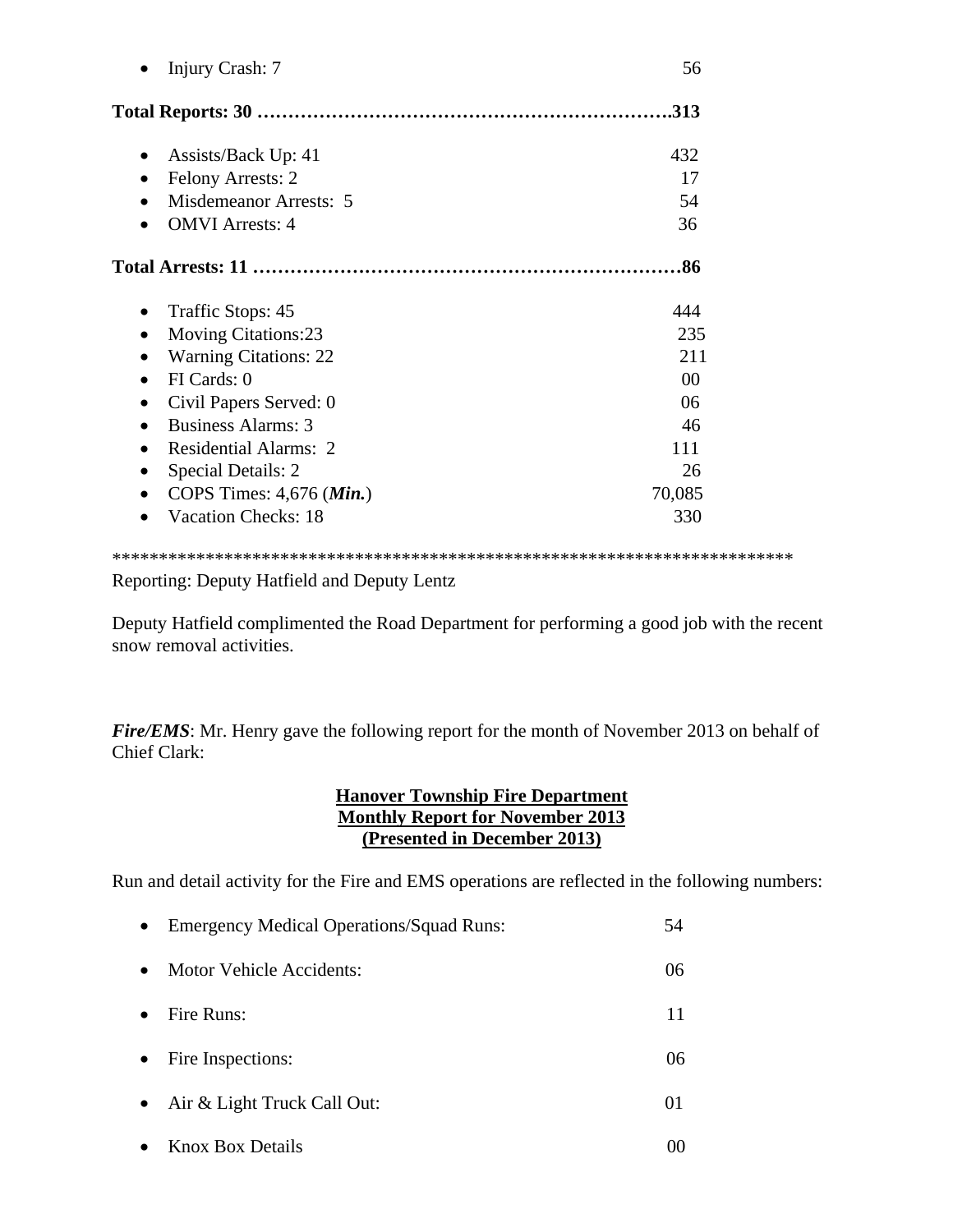- $\bullet$  Other 00
- Total for the month**: 78 Runs/Operations**

#### **Total Year to Date: 688 Runs/Operations**

|                              | (November 2012: 66 Runs/Operations: YTD: 592) |  |
|------------------------------|-----------------------------------------------|--|
| Total for 2012               | 693                                           |  |
| Total for 2011               | 719                                           |  |
| Total for 2010               | 748                                           |  |
| Total for 2009               | 676                                           |  |
| Total for 2008:              | 669                                           |  |
| Total for 2007:              | 717                                           |  |
| Total for 2006:              | 505                                           |  |
| (Seven Year Yearly Average): | (675)                                         |  |

 **Phil Clark, Fire Chief** 

*Road/Cemetery*: Mr. Gardner presented the following report for the month of November 2013:

#### **SUPERINTENDENT'S REPORTS (December 11, 2013)**

Millville Cemetery Operations Report November 1 through November 30, 2013

| 1 Grave sold to Township residents (@ \$610)----------\$                     | 610.00    |
|------------------------------------------------------------------------------|-----------|
|                                                                              | 1,790.00  |
|                                                                              | 0.00      |
|                                                                              | 4,700.00* |
|                                                                              | 0.00      |
|                                                                              | 400.00    |
| Foundation and Marker installation fees---------------\$ 1,363.20            |           |
|                                                                              | 8,863.20  |
| *4 @ regular fee of \$900 = \$3600; 1 @ regular fee plus 2 hours OT = \$1100 |           |

Other Cemetery Activities:

- 1. Topped off and leveled 15 graves
- 2. Picked up all trash in the Cemetery
- 3. Mowed once
- 4. Poured 11 foundations

#### **Road, Streets and Park (Scot Gardner)**

- 1. Replaced all the fluorescent light bulbs in the Community Center.
- 2. Replaced all the fluorescent light bulbs in the Road Department Building.
- 3. Replaced a light fixture on the Community Center sign.

# **(71 Fire/EMS Runs)**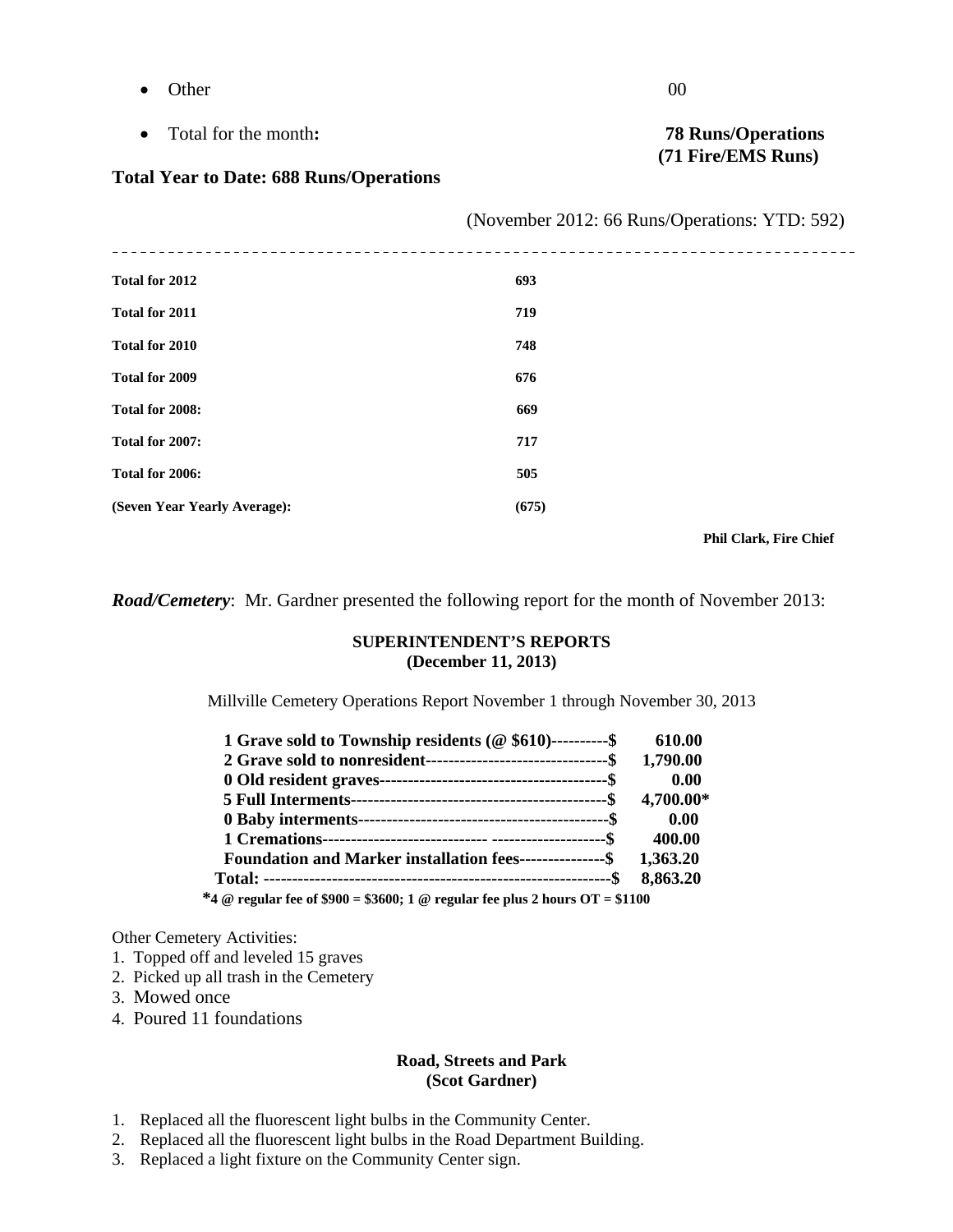- 4. Put up holiday decorations and cleaned the carpet in the Community Center.
- 5. Straightened a bent street name sign post at US 27 and Woodbine Road.
- 6. Continued with our road sign replacement program.
- 7. Serviced mowing equipment and put in storage.
- 8. Performed storm and ice control on November 27, 2013.
- 9. Replaced the plow blades on two plows and serviced all tucks and equipment.
- 10. Replace two auger gear boxes on our salt spreaders.
- 11. Performed paint work on our big trucks.
- 12. Disassembled bush hog, serviced and repainted it.
- 13. Mowed grass and mulched leaves twice on all Township property.
- 14. Performed monthly truck, park and storm water inspections.

#### **Administrator November 2013 Summary Report (Presented December 2013)**

- **Grants:** On November 1, 2013 I met with CD officials and submitted three grant packages for funding. Township should know in January 2014 if any of them receive funding approval.
- **Fire/EMS Run Data::** Reexamined run data from 2012 and prepared November 2013 data to add to Township reports. Information was broken down to determine mutual aid runs and general response times and gaps. Data will be presented to the Board in December.
- **Citizen Relations**: Spoke with residents about speed zones, street lighting and nuisance properties.
- **Veterans Committee and Veterans Day Ceremony:** Held Veterans Committee meetings to solicit input for the ceremony and luncheon scheduled for November 11, 2013. Worked with Julie to prepare program. Ordered and picked up items for the luncheon.
- **Property Acquisition**: Same as last month- Continued work on the purchase of 19.184 acres on Old Oxford holding discussions by with the Bill Eaton, including a counter offer. Working on new financial borrowing plan based upon the appraisal and new negotiations related thereto. Roger Gates informed of our last position on the matter.
- **Board and Financial Reports**: Obtained data from the Fiscal Officer and prepared Township funds analysis for the monthly Board meeting. Prepared Trustee packets. Prepared numerous contracts and permits for facility rentals.
- **Workers Comp:** Worked with the Bureau, Frank Gates Company and Care Works regarding a medical claim in the Fire Department. Issue is still pending.
- **Items Still Pending/Delayed**: Fuel Card follow up is still pending; Personnel Policy Review with changes still pending.
- **Pay Plan**: Certain potential changes put on hold until further review of Fire/EMS operations is complete. Must revise pay plan to reflect Minimum Wage Requirements.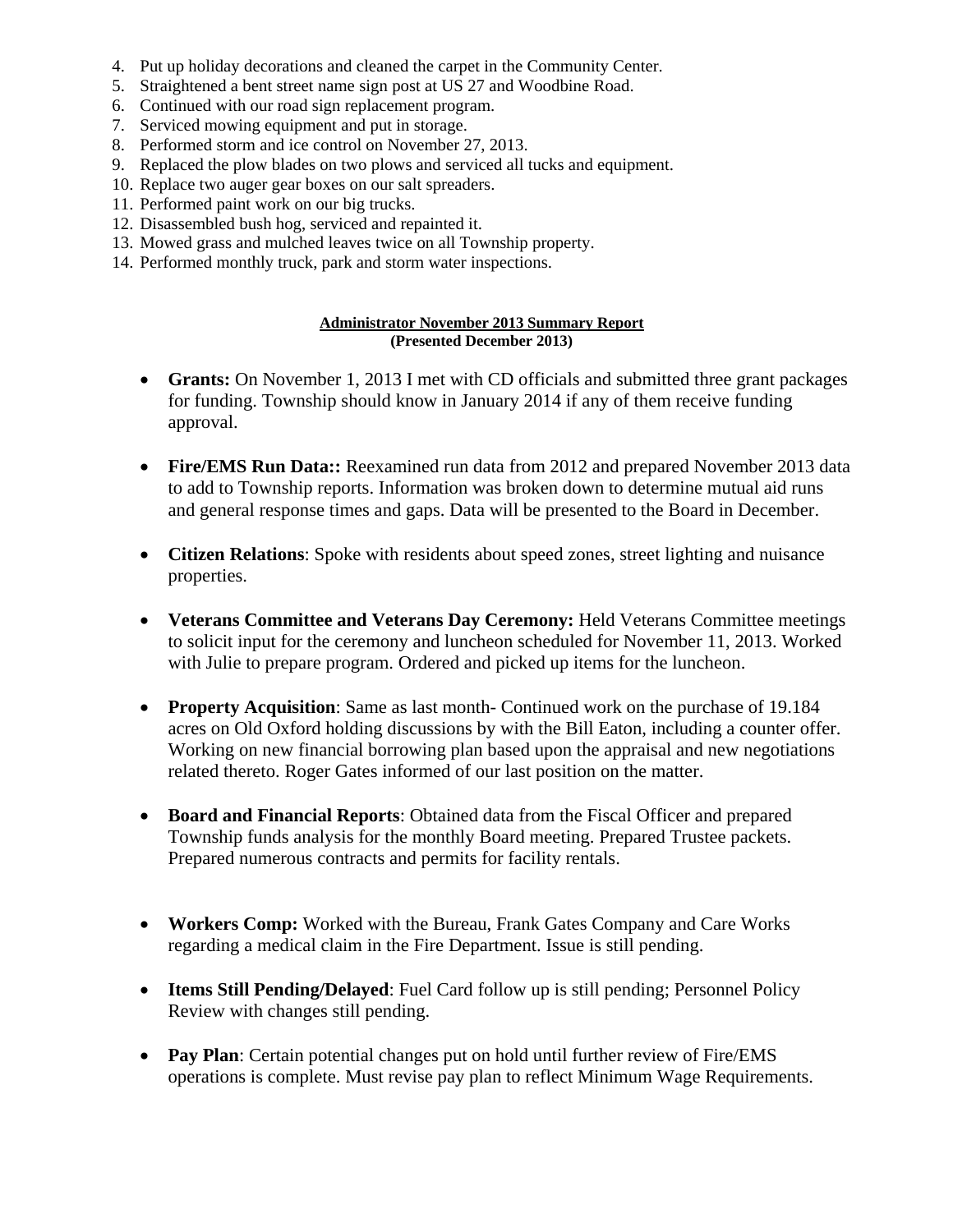# **Personnel Actions and Other Items of Note**

The following personnel actions were put in motion by the Fire Chief and approved by the Township Administrator subject to any review by the Board:

# *Terminations from Service/ (Did not meet departmental requirements): Letters were sent in November to the following-*

- $\triangleright$  Susan Luttrell
- $\triangleright$  Robert settles
- $\triangleright$  Mindy Settles
- $\triangleright$  Dana Furlong
- > Laura Doan
- $\triangleright$  Tracy Amann
- $\triangleright$  Christopher Thomas
- > Tad Preston
- $\triangleright$  Michael Rhoades
- $\triangleright$  Michael Rye

# *Last Chance/Warning Letters:*

- $\triangleright$  Seth Adams
- Kirsten Ward: *Kirsten Ward Resigned and turned in equipment.*
- $\triangleright$  Thomas Schumate

**Other General Actions**: As stated last month, the Township has kept Michael Jackson on the payroll as permanent part time employee not to exceed 1500 hours annually to assist with general building, sidewalk, and park maintenance issues. Mr. Jackson started with doing fire department maintenance.

# **Of Note- Budget Information for November 2013**

**Cash Balance as of November 30, 2013:** \$1,554,026.65

**Total Expenditures all funds for November 2013:** \$276,081.93- Fire Station Bond Payment Included.

# **Total General Fund cash on Hand November 30, 2013:** \$813,285.41 (52.34% of Total funds)

# *(Monthly Revenue and Expenditure Reports are attached.)*

Mr. Miller asked Mr. Henry for an update regarding the severe weather siren project. Mr. Henry stated the siren had been assembled and delivered and that letters notifying residents in the area were sent. (A copy of the letter was included in the Trustees' meeting packets.) Mr. Henry stated installation of the siren was pending.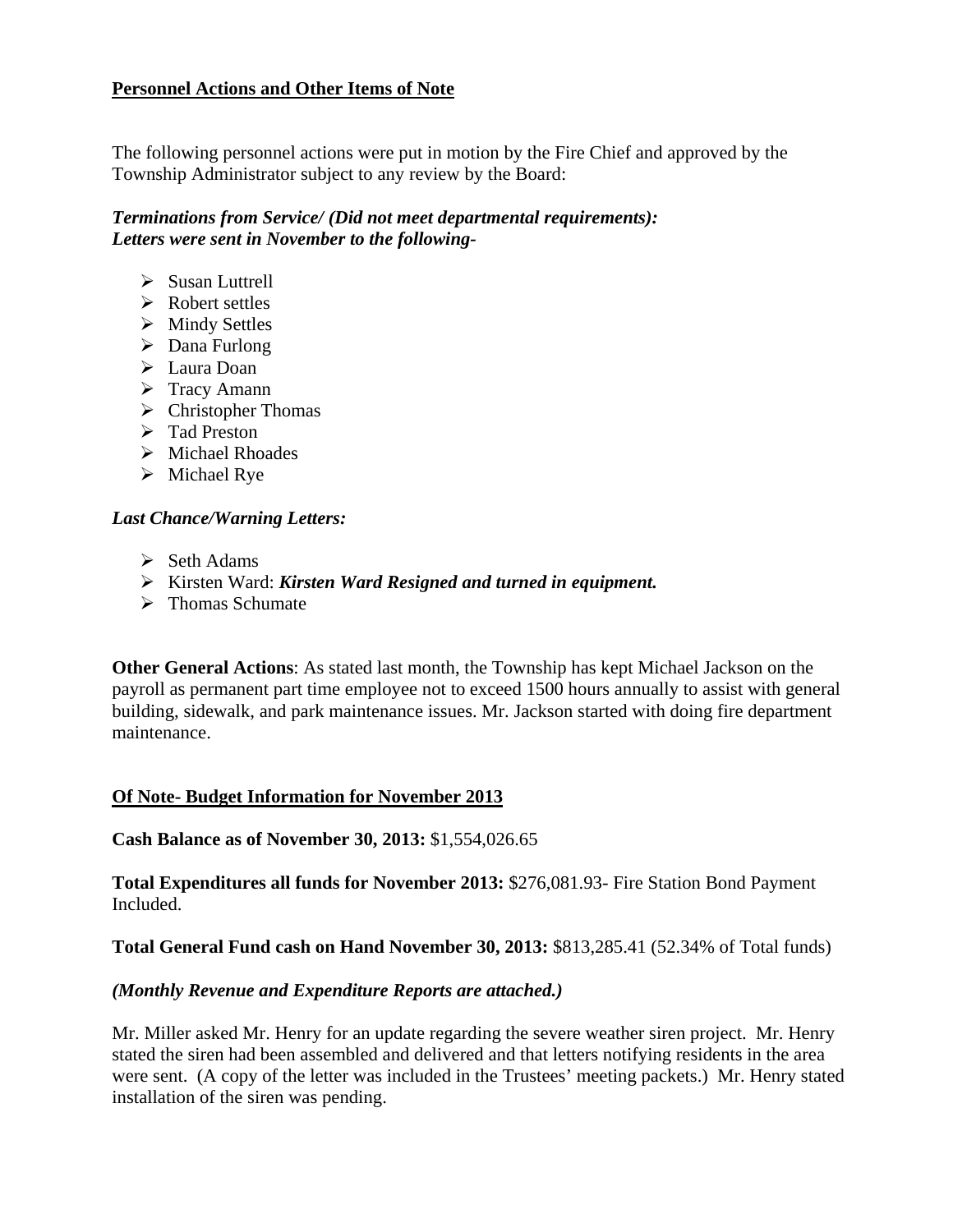#### **Old Business**

*Newsletter Update:* Mr. Henry reported that due to the recent volume of Township activities and events, the timeframe for preparing and distributing the newsletter had been pushed back to a later date. Mr. Henry stated that efforts would be made to have the newsletter distributed in January.

*Resolution No. 55-13 Approve 2014 Road Program through BCEO:* Mr. Henry noted that the Board could take action on this legislation at its December meeting or wait until the January meeting as the Engineer's Office deadline for submittal is February 1, 2014. After some discussion, the Board decided to proceed and Mr. Miller made a **motion** to adopt Resolution No. 55-13 which was seconded by Mr. Johnson. Upon roll call, all three Trustees voted yes.

#### **Resolution No. 55-13**

#### **Approving the 2014 Revised Resurfacing Program and Estimates for Hanover Township**

*Whereas*, Hanover Township works with the County Engineer's Office annually to cooperate with the county in the paving/road program; and

*Whereas*, the Township Trustees desire to participate in the 2014 Paving, Repair and Retrace Program with estimates provided by the County Engineer and new advice/information presented by the BCEO in November; and

*Whereas*, an attachment has been prepared labeled "Attachment-Resolution No. 55-13 which reflects the roads, special projects and related estimates approved by the Board of Trustees;

#### *Be it resolved by the Board of Township Trustees of Hanover Township Butler County, Ohio*

*Section I*. Resolution No. 55-13 is hereby approved authorizing the participation of Hanover Township in the 2014 Resurfacing and Repair Program through the Butler County Engineer's Office.

**Section II.** That the roads and estimates approved by the township are set forth in the attachment labeled "Attachment Resolution No. 55-13.

*Section III.* That this Resolution and attachment are to be delivered to the Butler County Engineer's Office prior to February 1, 2014.

The foregoing resolution was adopted in an open public meeting and is a reflection of the official action taken by the Board of Trustees of Hanover Township Butler County, Ohio on the  $11<sup>th</sup>$  day of December 2013.

| <b>Board of Trustees</b> | Vote | <b>Attest and Authentication:</b> |
|--------------------------|------|-----------------------------------|
| Fred J. Stitsinger       |      |                                   |
| Larry Miller             |      | Elizabeth A. Brosius              |
| Douglas L. Johnson       |      | <b>Fiscal Officer/Clerk</b>       |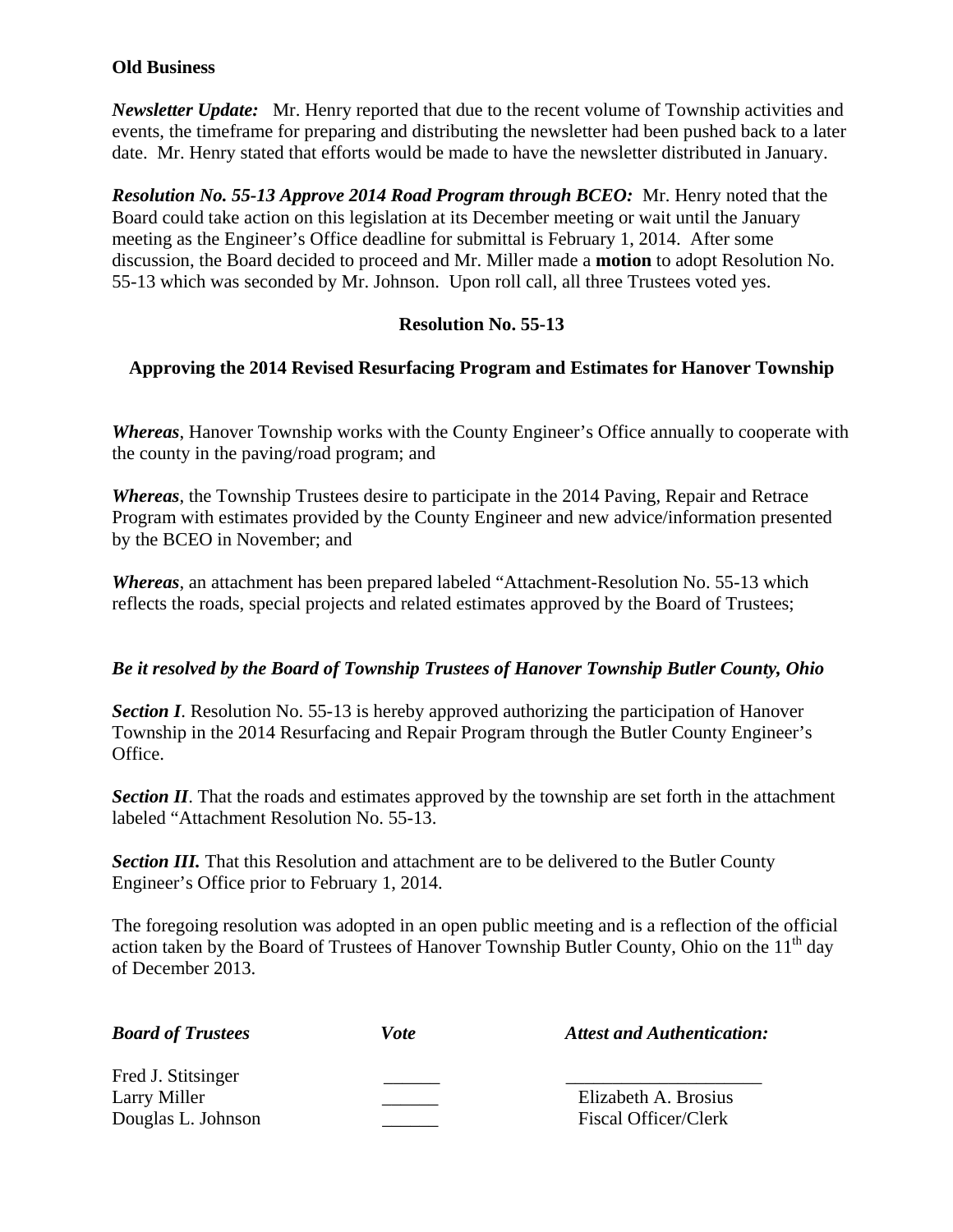# **Attachment Resolution No. 55‐13 Road Program Needs for 2014**

# **Road Work:**

- 1. Stahlheber Road: from US 27 west to the Township line: In 2013 a Chip/Seal application was completed with a suggestion to follow with a Micro Surface application. Therefore in 2014, a Micro Surface application is suggested
- 2. Decamp Road: from Stillwell Beckett Road to the Township line: Re Base work where needed and apply Chip/Seal application
- 3. Vizedom Road: from Old Oxford Road to Hamilton Richmond Road SR 177: Re Base work where needed and apply Chip/Seal.
- 4. Nichols Road: from Lanes Mill Road to the Township Line: re Base work where needed.
- 5. Caroldon Road, Charlberth Road and Santa Maria Drive: Consider Micro Surface application for these streets after review by BCEO.

# **Retrace Program**

- 1. Nichols Road from Lanes Mill Road to the Township Line: Center/Edge lines
- 2. Darrtown Road from Stillwell Beckett to SR 130: center/Edge Lines

*Reminder – January 2014 Organizational Meeting Scheduled for January 15:* Mr. Stitsinger noted that the Board typically holds its regular meetings on the second Wednesday of the month. However, the January Board meeting is scheduled for January 15 which is the third Wednesday of the month.

*Reminder – Holiday Function Queen of Peace Saturday, December 14:* Mr. Henry reported that invitations had been sent and a final head count for the event was pending. Mr. Henry reported arrangements were being made to have "giveaways" for fire/EMS personnel who made the most runs in 2013. Mr. Henry also reported that tote bags from the Board would be given to staff and volunteers at the event.

*Other Old Business:* Mr. Stitsinger stated he wanted to note again how nice the Veterans Day Ceremony was and he wanted to again express his thanks to Bruce Henry, Scot Gardner and Julie Prickett for their work on the event. Mr. Henry noted that approximately 150 meals were served at the Veterans Day luncheon.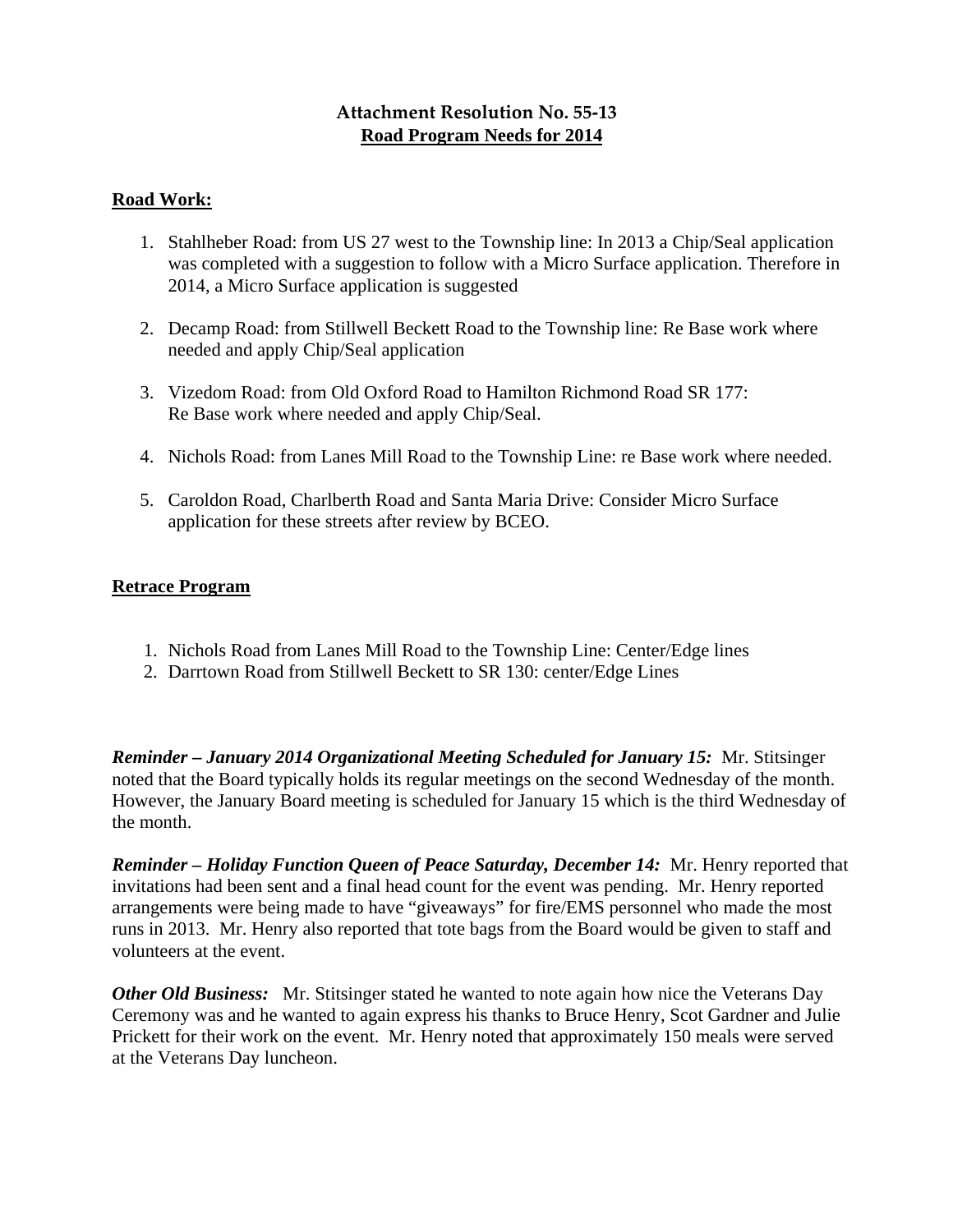#### **New Business**

*Resolution No. 56-13 Request ODOT Speed Study US 27:* Mr. Henry explained this resolution had been prepared as a result of Mr. Miller's request at the November 2013 Board meeting. Mr. Miller noted that currently the speed limit at the area in question is 45 MPH but ODOT is considering raising the speed limit to 55MPH which does not seem to be a safe speed. After some discussion, Mr. Miller made a **motion** to adopt Resolution No. 56-13 which was seconded by Mr. Johnson. Upon roll call, all three Trustees voted yes.

## **Resolution No. 56-13**

# **Requesting Technical Assistance from the Ohio Department of Transportation to Review and Analyze the Township's Request to Raise the Speed Zone on Millville Oxford Road US 27 from 2149 South to the Intersection of Woodbine Road in Hanover Township**

*Whereas*, residents and local officials have expressed an interest in raising the speed limit of 45MPH to 55MPH along certain areas of US 127 Millville Oxford Road; and,

*Whereas*, south of McGonigle at approximately 2149 Millville Oxford Road US 27 to the Woodbine Road intersection there exists a larger right of way zone and visibility along this section is generally good which would tend support higher speeds in this area; and,

#### *Be it resolved by the Board of Township Trustees of Hanover Township Butler County, Ohio*

**Section I.** Resolution No. 56-13 is hereby approved requesting the Ohio Department of Transportation review and evaluate the consideration to post a 55 MPH zone south of McGonigle at or near 2149 extending south to the intersection of Woodbine Road in Hanover Township.

**Section II.** The Township Administrator is hereby directed to present this request to the Ohio Department of Transportation.

The foregoing resolution was adopted in a special public meeting and is a reflection of the official action taken by the Board of Trustees of Hanover Township Butler County, Ohio on the  $11<sup>th</sup>$  day of December 2013.

| <b>Board of Trustees</b> | Vote | <b>Attest and Authentication:</b> |
|--------------------------|------|-----------------------------------|
| Fred J. Stitsinger       |      |                                   |
| Larry Miller             |      | Elizabeth A. Brosius              |
| Douglas L. Johnson       |      | Fiscal Officer/Clerk              |

*Resolution No. 57-13 Renewal of Dental and Vision Insurance:* Mr. Henry explained this resolution provides for an annual contract for employee dental and vision insurance. Mr. Henry noted that the new contract year premiums charged by Vision Service Plan have been reduced by 29.9% covering contract periods 2010 through 2013 with the total premium increase for the entire package in 2014 being \$78.00 and Delta Dental premiums have only increased an overall total of 4% for contract years 2009 through 2013. After some discussion, Mr. Johnson made a **motion** to adopt Resolution No. 57-13 which was seconded by Mr. Miller. Upon roll call, all three Trustees voted yes.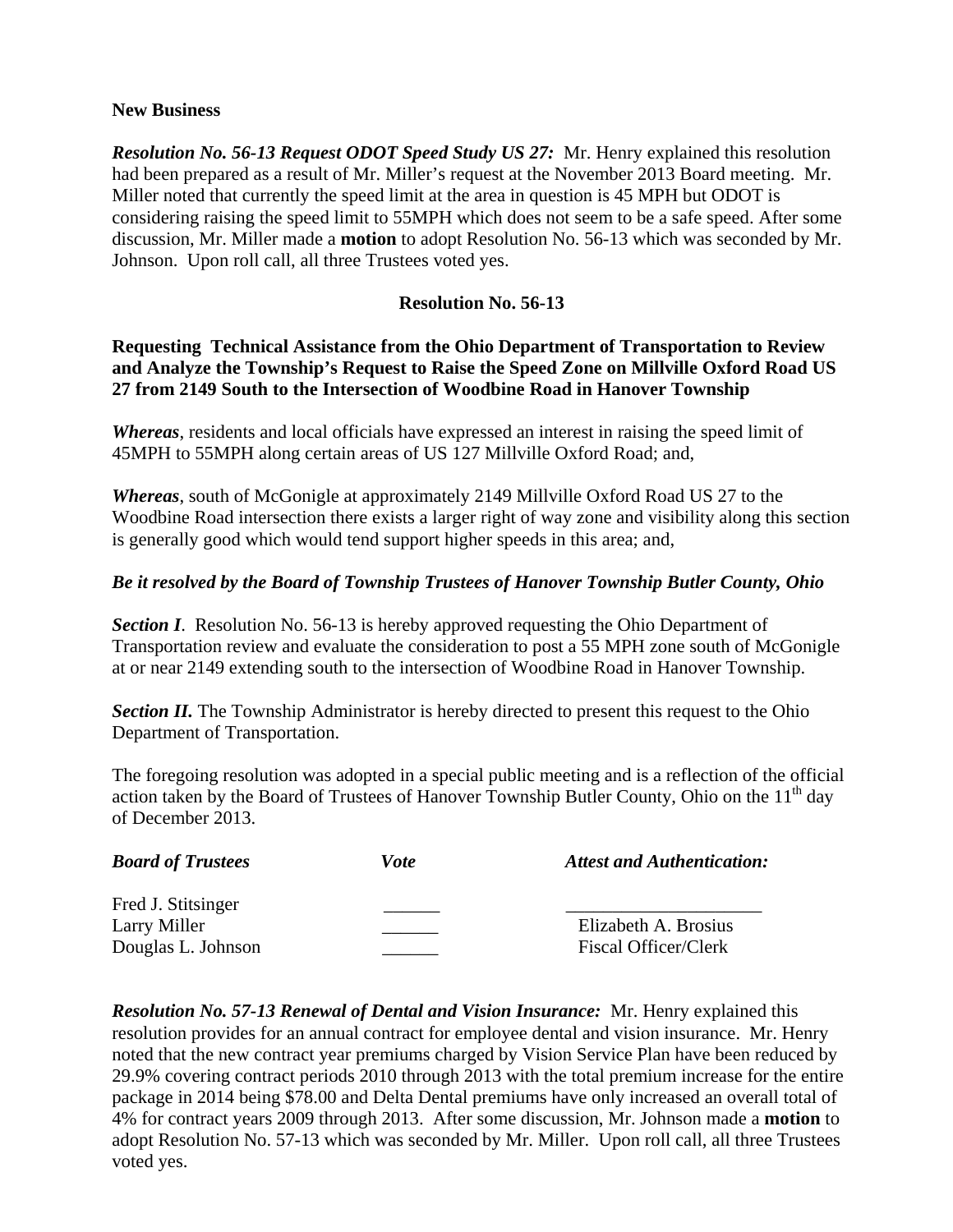# **Resolution No. 57-13**

# **Approving Renewal of the Vision Service Plan and Delta Dental Plan as Part of the Overall Health Insurance Plan for the Township for 2014**

*Whereas*, it is in the best interest of the Township to provide employee group health insurance that offers satisfactory health care which includes vision care and dental services at affordable rates to maintain a competitive work force; and

*Whereas,* the Township's Broker E.D. Stone Insurance Agency and the Township Administrator have reviewed renewal rates for vision and dental care as part of the overall Township Health Insurance Coverages and have determined the coverage provided through Vision Service Plan and Delta Dental represent the best approach for the Township as part of the overall health care plan for the Township; and

*Whereas*, for the new contract year premiums charged by Vision Service Plan have been reduced by 29.9% covering contract periods 2010 through 2013 with the total premium increase for the entire package in 2014 is \$78.00 and Delta Dental premiums only increased 4% for contract years 2009 through 2013,

# *Be it resolved by the Board of Township Trustees of Hanover Township Butler County, Ohio, that:*

**Section I.** Resolution No. 57-13 is hereby approved authorizing the renewal of the group Vision Service Plan for optical insurance at a single annual rate of \$94.68 and family annual rate of \$212.16 for the contract period January 1, 2014 through December 31, 2014. In addition, dental service insurance renewal is hereby approved through Delta Dental at the rate of \$27.03 monthly for a single and \$72.05 monthly for a family for the period January 1, 2014 through December 31, 2014.

**Section II.** The Township Administrator is hereby authorized to execute contract documents in behalf of the Township and the Fiscal Officer is authorized to make premium payments as part of these contracts.

The foregoing resolution was adopted in an open public meeting and is a reflection of the official action taken by the Board of Trustees of Hanover Township Butler County, Ohio on the 11th day of December 2013.

| <b>Board of Trustees</b> | Vote | <b>Attest and Authentication:</b> |
|--------------------------|------|-----------------------------------|
| Fred J. Stitsinger       |      |                                   |
| Larry Miller             |      | Elizabeth A. Brosius              |
| Douglas L. Johnson       |      | Fiscal Officer/Clerk              |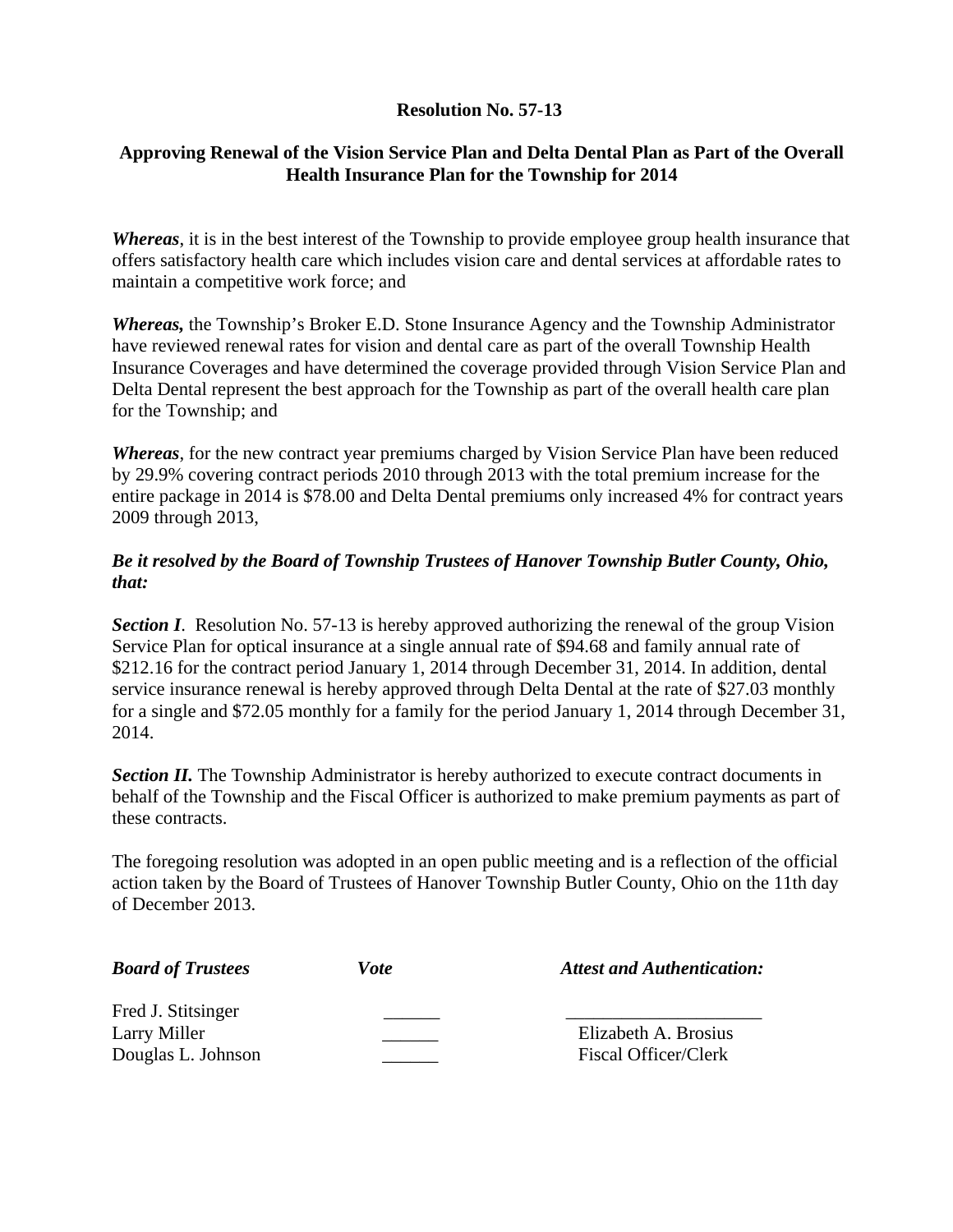*Resolution No. 58-13 "Then and Now" Issues:* Ms. Brosius explained the routine "housekeeping" nature of this resolution. This resolution covers payments to Harvest Land Company, Stephenson Oil Company, and Vogelpohl Fire Equipment Company. After some discussion, Mr. Miller made a **motion** to adopt Resolution No. 58-13 which was seconded by Mr. Johnson. Upon roll call, all three Trustees voted yes.

# **Resolution No. 58-13**

# **Approving Purchase Orders and Subsequent Expenditures Provided Under the "Then and Now" Process as Recommended by the Fiscal Officer**

*Whereas*, the Fiscal Officer reported on recent "Then and Now" purchase of products and services from Harvest Land Company, Stephenson Oil Company, and Vogelpohl Fire Equipment Company, and,

*Whereas*, the Fiscal Officer recommends that payment associated therewith be authorized through a "Then and Now" Purchase Order (amounts over \$3,000.00) officially approved by the Board and payment made accordingly; and,

*Whereas*, the Board of Trustees concurs with the recommendation of the Fiscal Officer,

# *Be it resolved by the Board of Trustees of Hanover Township Butler County, Ohio*

*Section I.* That to promote sound and efficient fiscal operations for the Township, the following items are hereby approved: \$3,016.34 Harvest Land Company Fund 1000- \$273.40, Fund 2031- \$795.37, Fund 2281- \$1947.57; Stephenson Oil Company Fund 2021- \$3,405.50 and \$4,871.25 Vogelpohl Fire Equipment Company Fund 2908 (FEMA).

**Section II.** That the Fiscal Officer is authorized to take all necessary steps to process said expenditures and provide payment accordingly.

The foregoing resolution was adopted in an open public meeting and is a reflection of the official action taken by the Board of Trustees of Hanover Township Butler County, Ohio on the  $11<sup>th</sup>$  day of December 2013.

| <b>Board of Trustees</b> | Vote | <b>Attest and Authentication:</b> |
|--------------------------|------|-----------------------------------|
| Fred J. Stitsinger       |      |                                   |
| Larry Miller             |      | Elizabeth A. Brosius              |
| Douglas L. Johnson       |      | Fiscal Officer/Clerk              |

*Resolution No. 59-13 Amending Township Pay Plans/Minimum Wage:* Mr. Henry explained the State of Ohio's minimum wage rate was increasing effective January 1, 2014 and he recommended adoption of this resolution to ensure the Township's pay plan is in compliance. After some discussion, Mr. Johnson made a **motion** to adopt Resolution No. 59-13, which was seconded by Mr. Miller. Upon roll call, all three Trustees voted yes.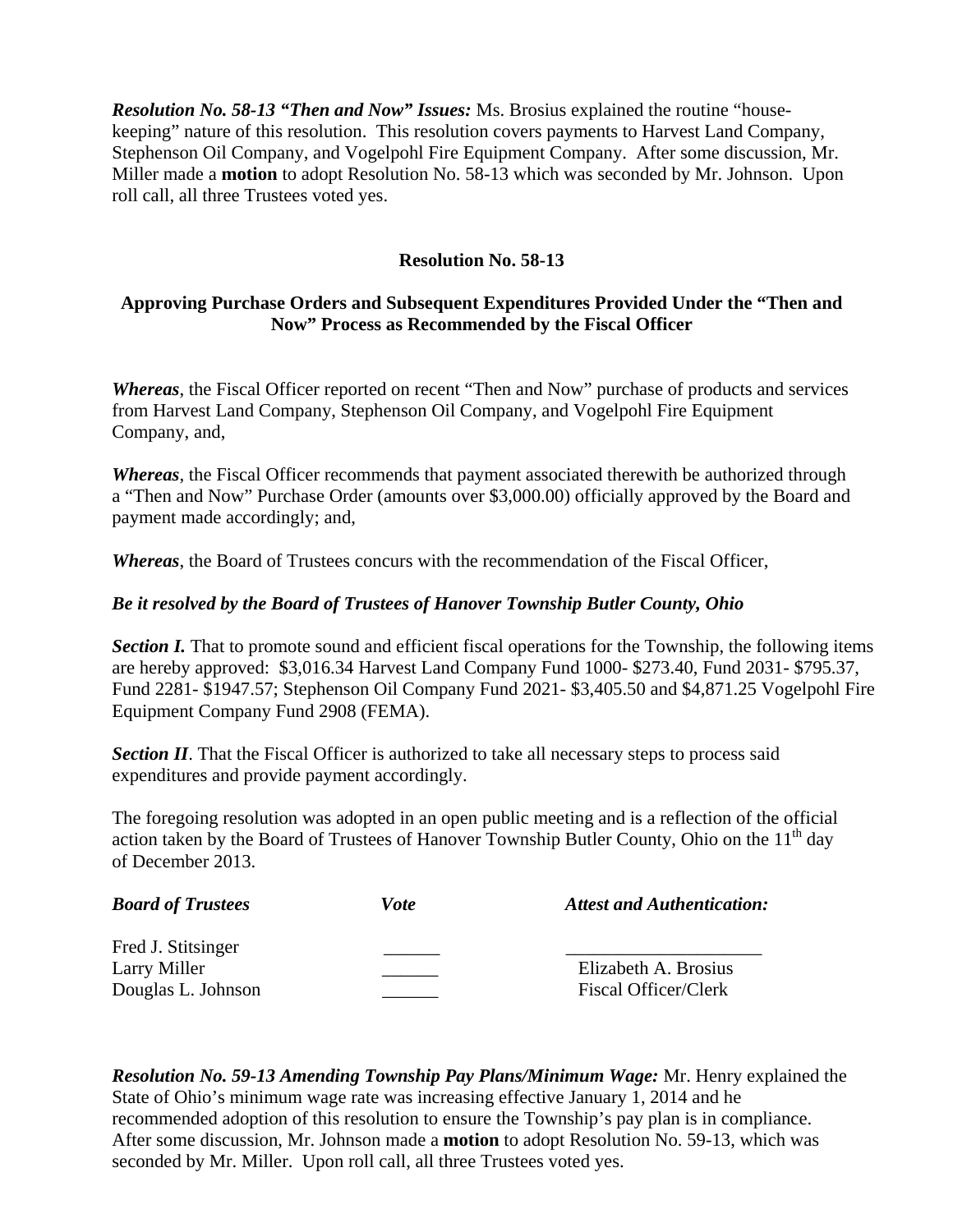#### **Resolution No. 59-13 Approving Amendment to Hanover Township Pay Plans in Compliance with Ohio Minimum Wage Requirements for 2014**

*Whereas*, the Administration has been reviewing changes that may impact Township operations for 2014; and

*Whereas*, in addition to the Federal Minimum Wage requirements, Hanover Township is subject to the minimum wage standard set by the State of Ohio. Effective January 1, 2014 Ohio set forth a higher minimum wage of \$7.95 per hour; and

*Whereas*, the Administrator recommends that the Board amend all Township Pay Plans accordingly,

#### *Be it resolved by the Board of Township Trustees of Hanover Township Butler County, Ohio*

**Section I.** Hereby approves amending all Hanover Township Classification and Pay Plans (Fire, Road and Cemetery) to adjust the minimum wage to \$7.95 and authorize the Township Administrator to adjust the plans accordingly with an effective date of January 1, 2014.

**Section II.** That the Fiscal Officer is authorized to process payroll that may be impacted by this change.

The foregoing resolution was adopted in an open public meeting and is a reflection of the official action taken by the Board of Trustees of Hanover Township Butler County, Ohio on the  $11<sup>th</sup>$  day of December 2013.

| <b>Board of Trustees</b> | Vote | <b>Attest and Authentication:</b> |
|--------------------------|------|-----------------------------------|
| Fred J. Stitsinger       |      |                                   |
| Larry Miller             |      | Elizabeth A. Brosius              |
| Douglas L. Johnson       |      | Fiscal Officer/Clerk              |

*Park Committee Report – Request Special Event:* Mr. Henry presented the following report to the Board:

The Park Committee held a special meeting to discuss a proposal by Bob Krieger. Mr. Krieger indicated he was celebrating a wedding anniversary and intended to hire the regional band the *"Remains"* to play at the Gazebo in the Park. (This band is a well known and successful group of which the Township Administrator is also familiar.) After reflection, he suggested that he sponsor the band and roll the activity over into a Park Function to hold a concert with food served and the possibility of connecting with Hanover Winery to hold a Wine/Cheese Tasting activity. Dates suggested were the second Saturday in June or July  $5<sup>th</sup>$ . Kids Fest is on the Fourth Saturday in June. Later it was determined the Remains were booked on the second Saturday in June. Although not the best date, the other likely time to hold the event is the week before Kids Fest. After consideration, the Committee agreed to submit this idea to the Board for consideration.

#### **Questions for the Board:**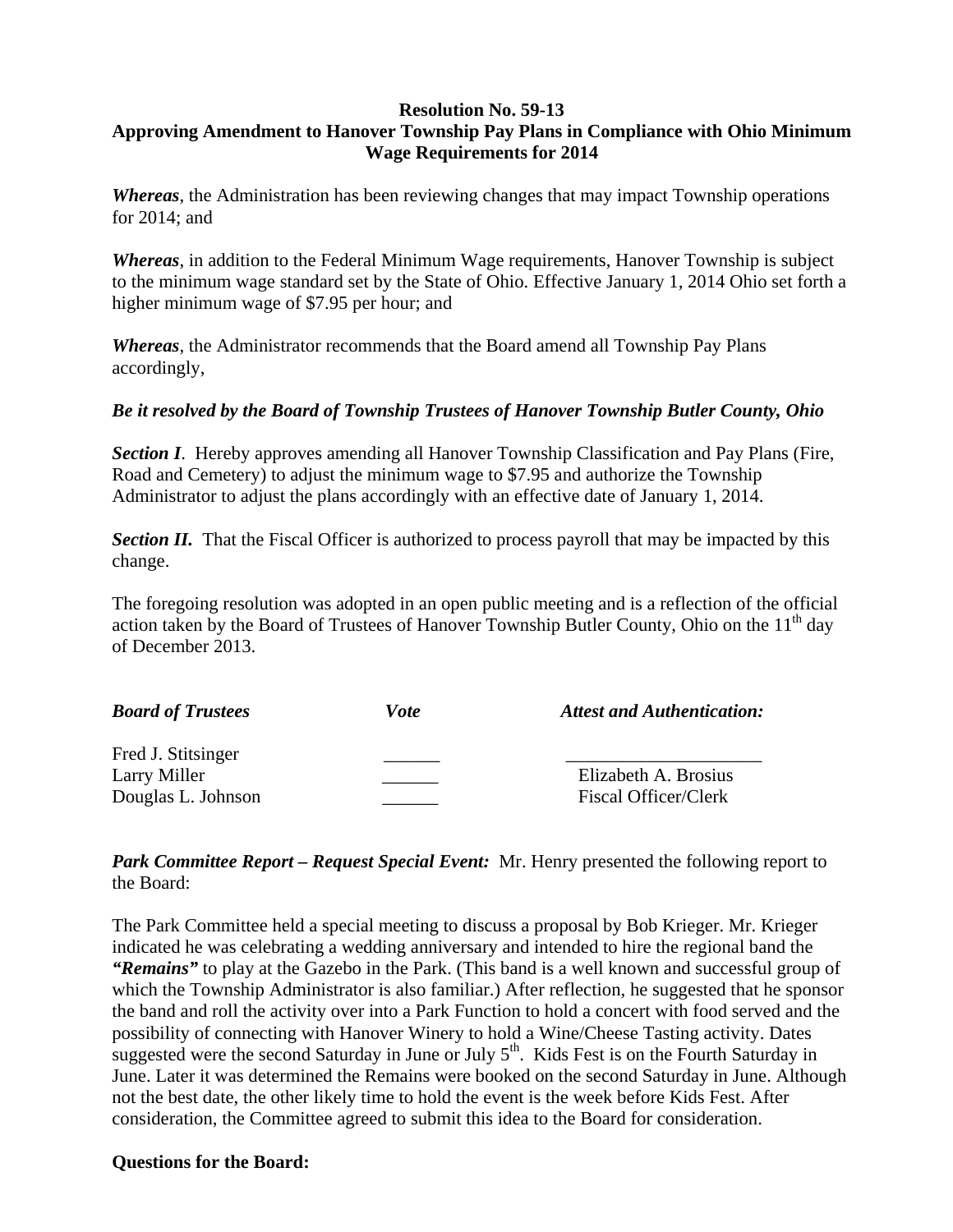- $\triangleright$  Approve another special event for June 21, 2014
- Consider/Approve a "Wine Tasting" in cooperation with Hanover Winery.
- Obtain a State Liquor Permit for the weekend- wine only.
- $\triangleright$  Approve expenses for Port O Lets, security, possible additional food items and Township personnel.
- $\triangleright$  Approve extension of hours to allow event to run until 10:00PM; generator lights will be used.

Mr. Henry explained the difference between approaching the activity as a Township-sponsored event and approaching it as a private event. Mr. Henry stated that if the Board wanted to proceed with the activity as a Township-sponsored event, he would request that the Board authorize the Administrator to work with Hanover Winery and/or the Ohio Wine Association as a possible participant. A **motion** was made by Mr. Miller, seconded by Mr. Johnson, to authorize the Administrator to proceed with planning the activity as a Township-sponsored event with Hanover Winery and/or the Ohio Wine Association as a possible participant. After discussion, a roll call vote was taken and all three Trustees voted yes.

Mr. Henry also shared the following list of ideas the Park Committee is considering as possible future activities:

# **Suggested Activities for Review/Possible 2014 Programs**

- $\triangleright$  Ice Cream Social and Concert: Pick a date in warm weather to serve ice cream, display homemade recipes, and have a short concert during or afterward. Seek sponsors.
- $\triangleright$  Chili Competition; invite area fire departments to compete.
- $\triangleright$  Fall Speakers Program: Set up interesting speakers with a breakfast or luncheon; hold at the Community Center and charge a small admission fee.
- $\triangleright$  Work with the YMCA or Miami University to establish a Day Camp for kids using the Park area.
- Farmers Market Day Event: Pick a date to showcase locally grown fruit and vegetables utilizing the Park area.
- Wine and Cheese Tasting Event: Obtain State liquor permit for a weekend (if Trustees approve) and work with Hanover Winery to feature such an event. Could hold a concert as part of the event.

*Electric Aggregation Information – Place on Agenda for January Discussion?:* In response to the Board's request for information at its previous meeting, Mr. Henry provided an article from the Township Association which provides a good explanation of electric aggregation. Mr. Henry asked the Board to review the information so that it can discuss the concept at its January 2014 Board meeting. Mr. Henry noted that not 100% of the Township is covered by Duke Energy; however, there is the potential for some savings. Mr. Henry observed that the concept is not easy to understand and if the Board decides to proceed he would recommend that a consultant with